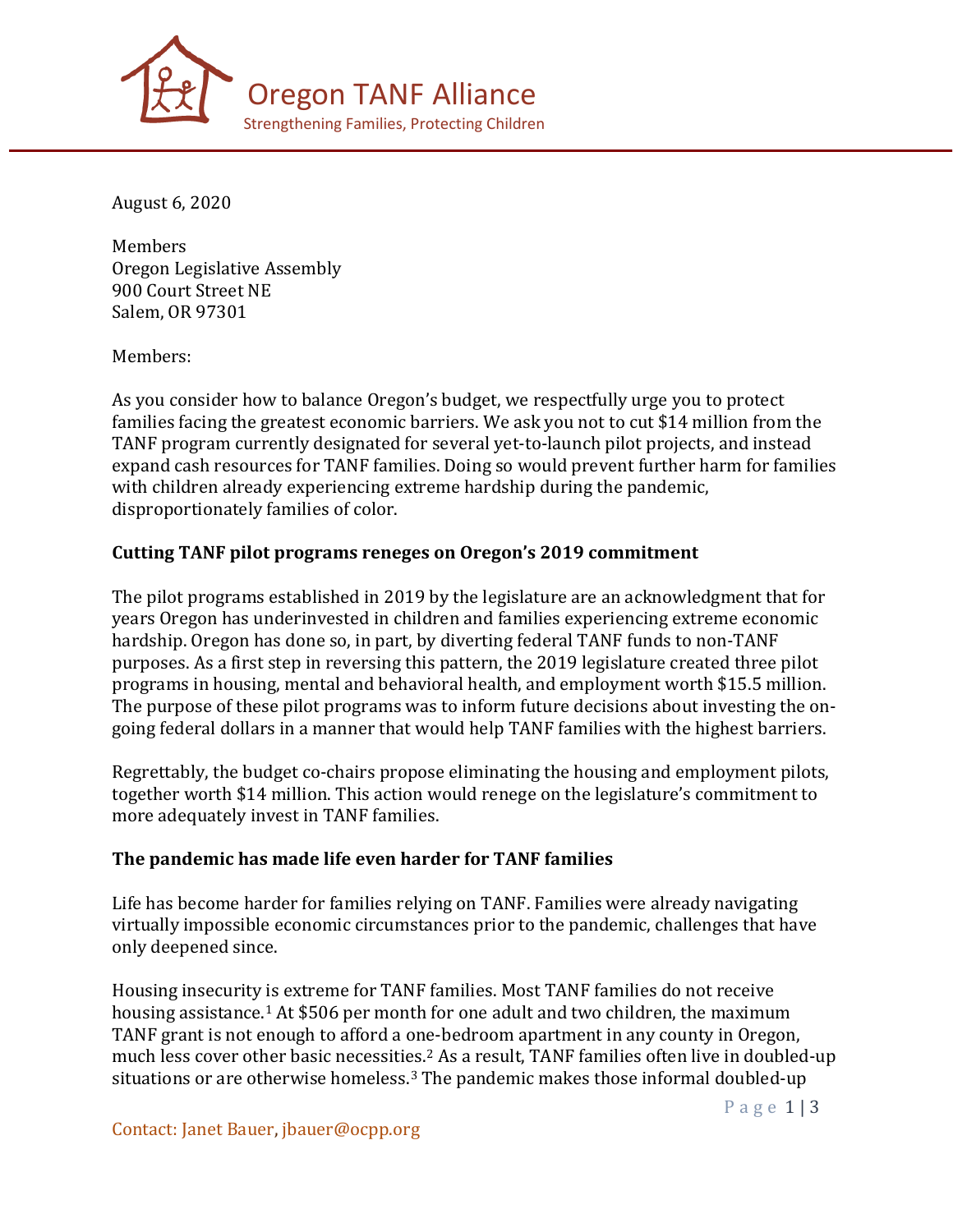

arrangements less stable. While we applaud the Oregon legislature's decision to establish an eviction moratorium, the reality is that the moratorium only helps those with a formal lease agreement — something doubled-up TANF families often lack.

TANF fam[ili](#page-2-2)es must also contend with a troubling spike in food prices since the onset of the pandemic. <sup>4</sup> Additional SNAP benefits provided through the federal Families First Coronavirus Response Act help few TA[NF](#page-2-3) families, given that most of these families already qualify for the maximum SNAP [a](#page-2-4)mount. <sup>5</sup> Prior to the pandemic, SNAP benefits lasted only about three weeks each month.<sup>6</sup> Now they are running out even sooner — nearly certain to raise food insecurity and hunger among TANF families.

## **The cuts target Black, Hispanic, Indigenous, Hawaiian and Pacific Islander families**

Racist structural barriers to education, employment, health care, and other opportunities mean Black, Hispanic, Indigenous, Hawaiian and Pacific Islander families are more likely to rely on TANF.[7](#page-2-5) TANF cash assistance is already paltry. Reducing program resources moves us in the wrong direction. In sum, cutting TANF would exacerbate racial inequality in Oregon.

# **Reinvest if necessary, but don't cut TANF funds**

Every dollar invested in TANF can reduce extreme hardship among families with children. It is imperative that the legislature avoid cutting this already underfunded support. If the pilot programs cannot be launched, the legislature should reinvest the funds in cash assistance to help families cope with the current crisis. For example, the funds could be used to provide:

- A one-time supplemental payment for all TANF families;
- A monthly supplemental grant for all TANF families through the rest of the biennium; or
- A monthly supplemental grant for TANF families not receiving a housing subsidy

Protecting Oregon's most vulnerable families with children must be a top priority for the legislature. We urge you to protect scarce program funds intended for TANF families.

## **Endnotes**

<span id="page-1-0"></span><sup>1</sup> 13.1 percent of Oregon households receiving TANF in 2018 were receiving subsidized housing. "Characteristics and Financial Circumstances of TANF Recipients Fiscal Year (FY) 2018," U.S. Housing and